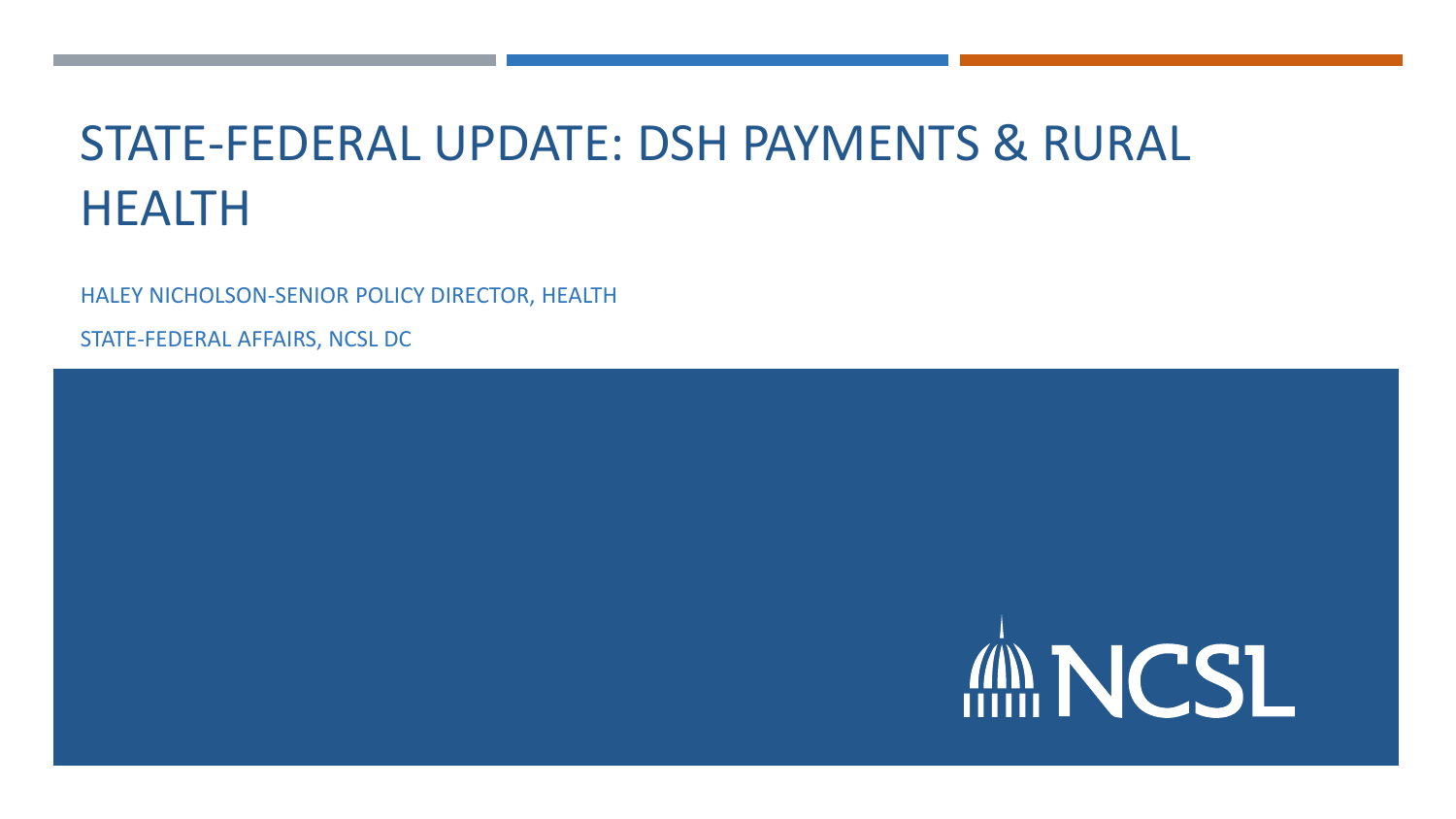#### TOPICS COVERED:

- DSH Cuts Overview and History
- **Recent DSH Data**
- Congressional and Federal Movement
- **Rural Health Demonstration Funding**

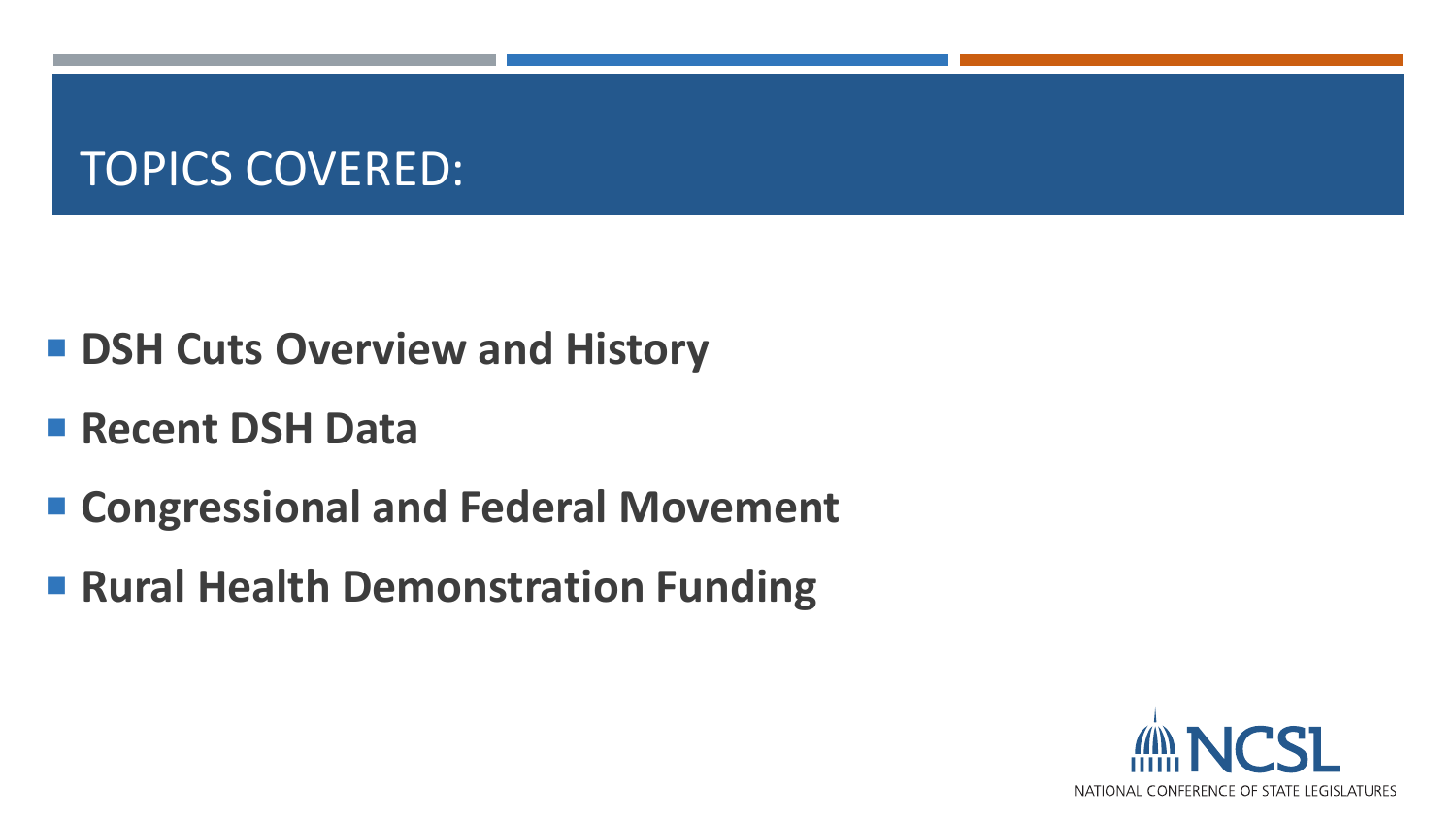#### **DSH CUTS OVERVIEW AND HISTORY:**

- Disproportionate Share Hospital (DSH) Payments- states are required to make DSH payments to hospitals serving a high number of Medicaid and other low-income patients
- States are limited in their DSH spending by federal allotments varying by state.
- Allotments are the caps on the federal DSH funds that are available to each state
- Under ACA schedule to reduce federal DSH allotments accounting for decrease of hospitals administering uncompensated care
- **The schedule to begin the reductions continued to be pushed back**

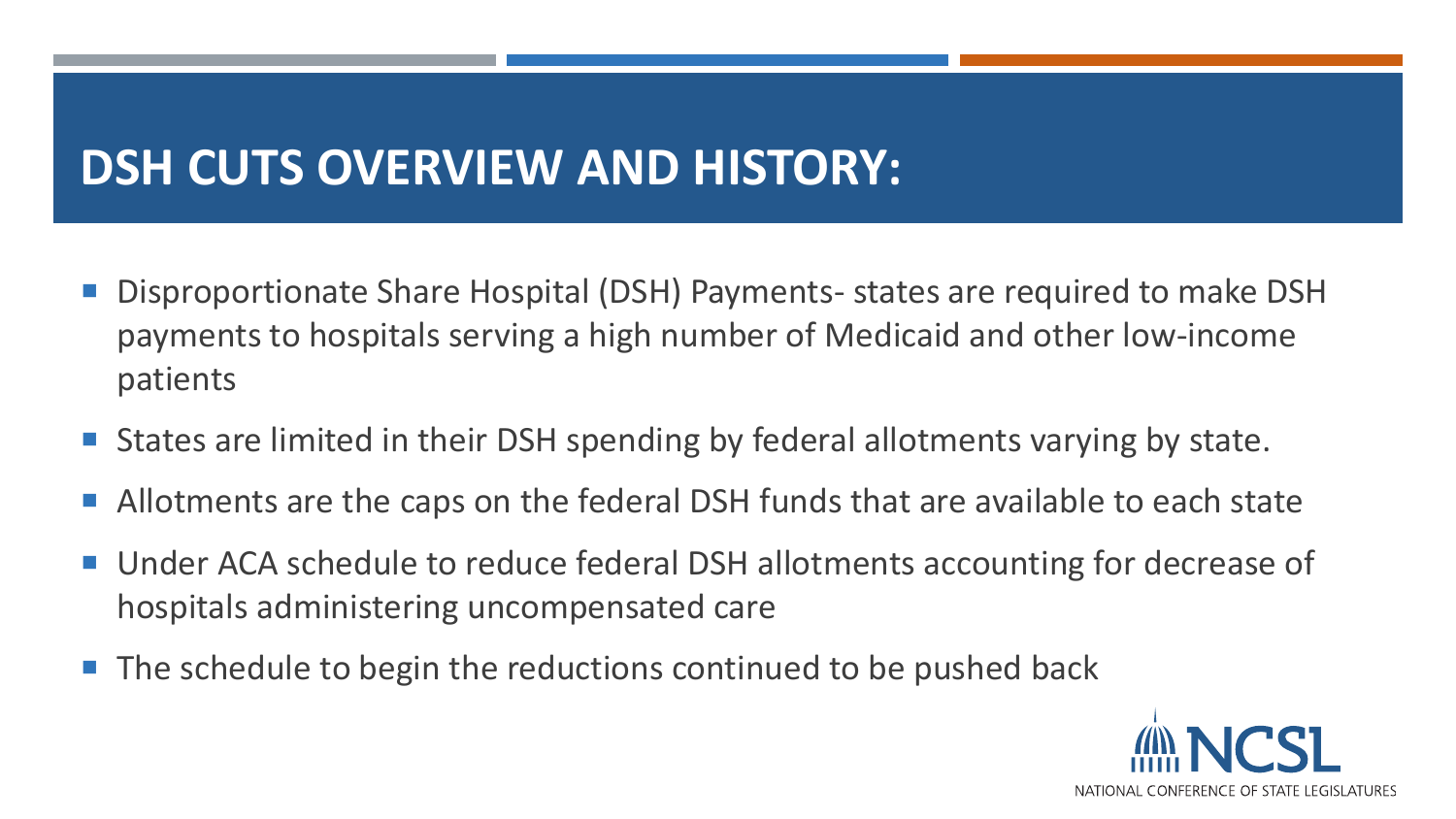## **RECENT DSH DATA:**

- FY2017 hospitals reported \$39.9 billion in uncompensated care costs on Medicare care costs
- Uncompensated hospital care represented more than twice the share of operation expenses in non-expansion states at 7.2 percent, with expansion states at 2.8 percent
- $\blacksquare$  For the 21 states that did report third-party payments for Medicaid eligible patients, not counting third-party payments more than doubled the uncompensated care reported for DSH hospitals

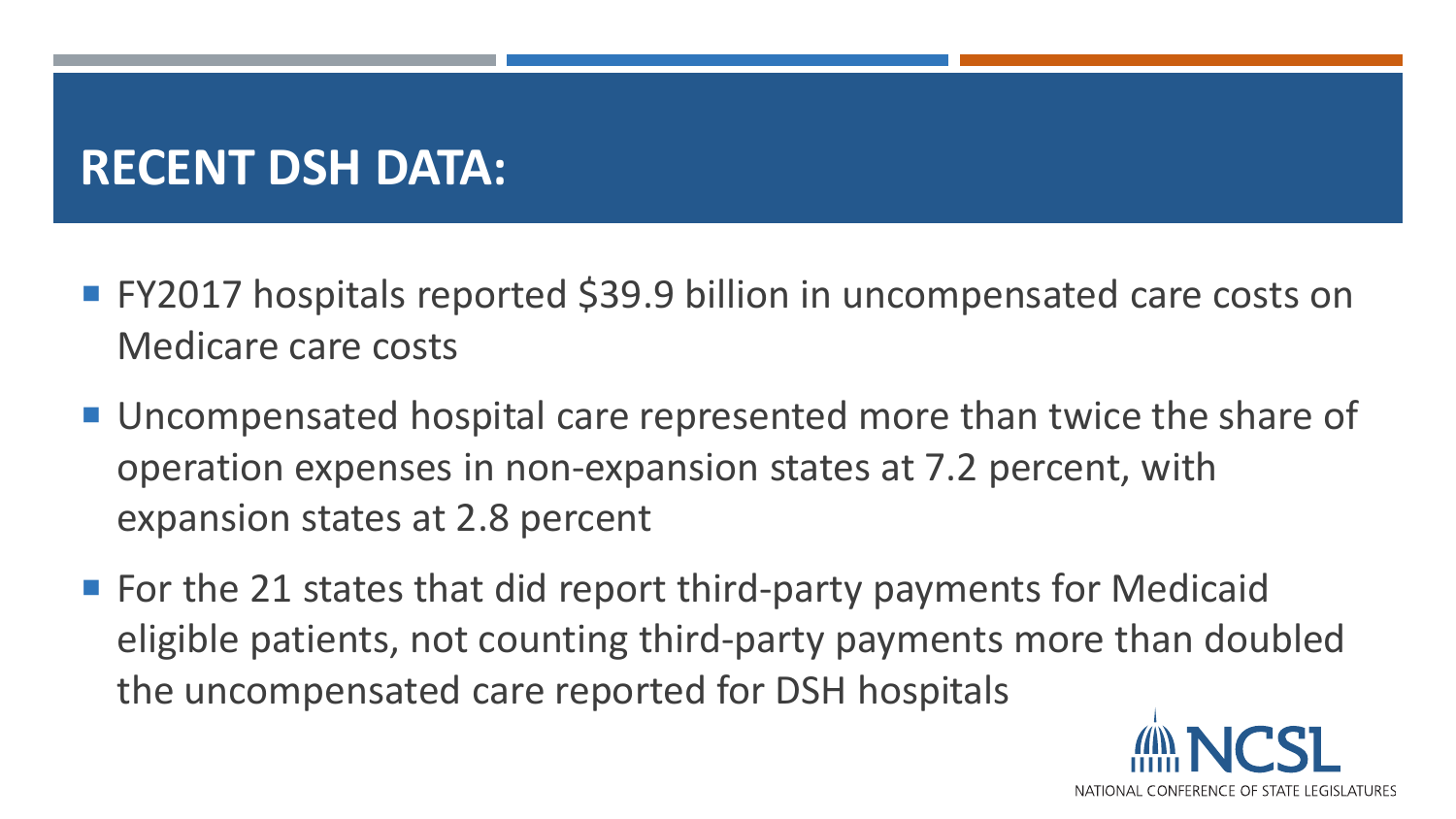## **CONGRESSIONAL AND FEDERAL MOVEMENT :**

- In the current  $116<sup>th</sup>$  Congressional session a few bills have been introduced including:
- o -**S. 18/H.R. 3613- the SAFE Hospitals Act of 2019 and H.R. 3022- the Patient Access Protection Act**
- CMS finalized rule in September to start reductions totaling \$4 billion in FY2020 with \$8 billion for each year from FY2021-2025
- Cuts were just delayed again under Continuing Resolution to fund the government, will delay them again until December 20

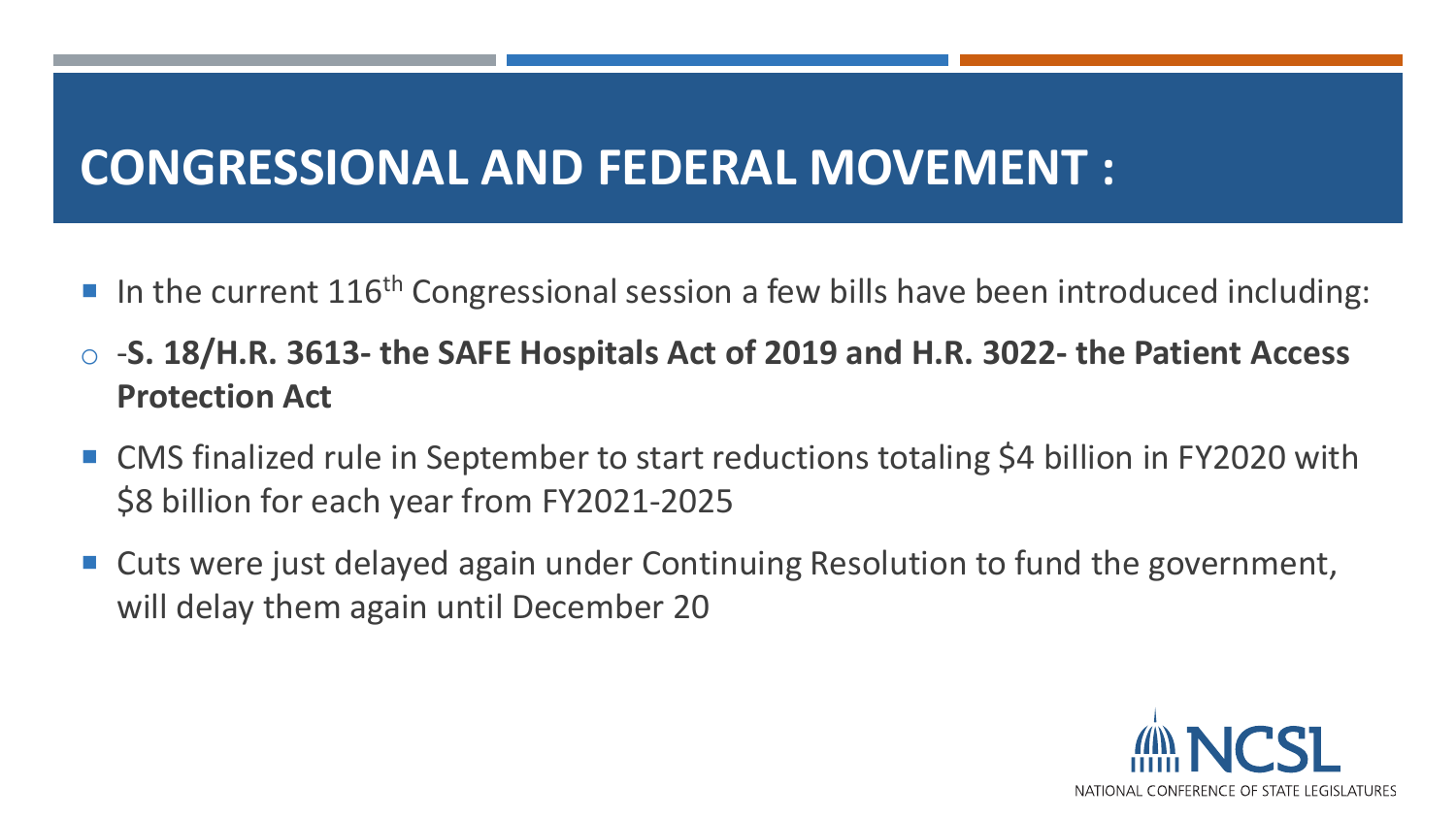## **CONGRESSIONAL AND FEDERAL MOVEMENT :**

- CMS published proposed rule on November 18 with comments due by January 17, 2020
- **Proposing annual DSH reporting would require auditors to provide the** financial impacts on whether hospitals receiving DSH payments have done so within their specific limit
- Looking to limit the burden on states and CMS when performing followup reviews or audits and make sure funds are appropriately made and recovered

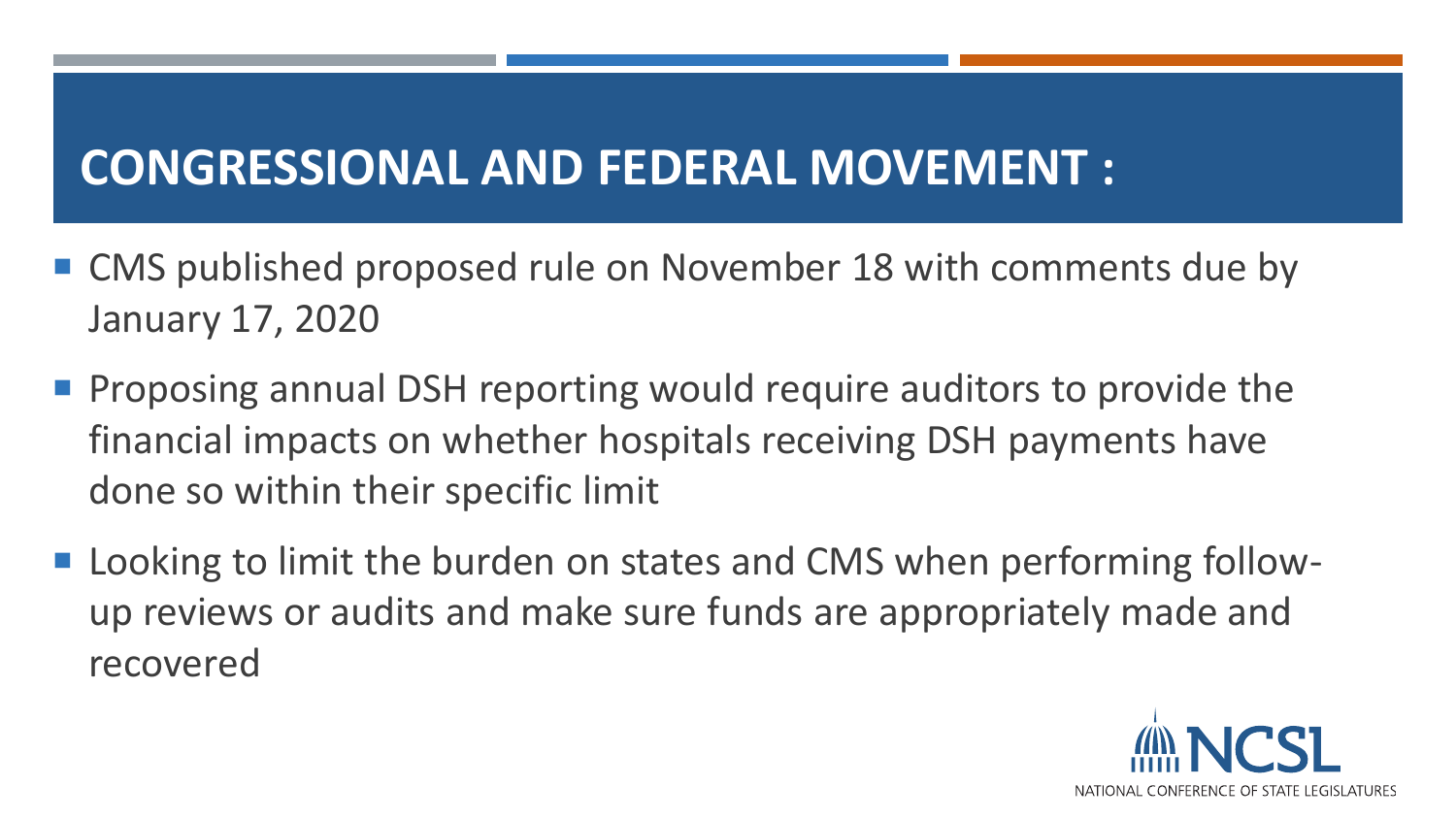## **RURAL HEALTH DEMONSTRATION FUNDING:**

- Would give rural areas seed money to help redesign their health care systems and encourage providers in those areas to participate in value-based care
- Money could be spent on telehealth development or hub and spoke models
- **Details on model still pending**

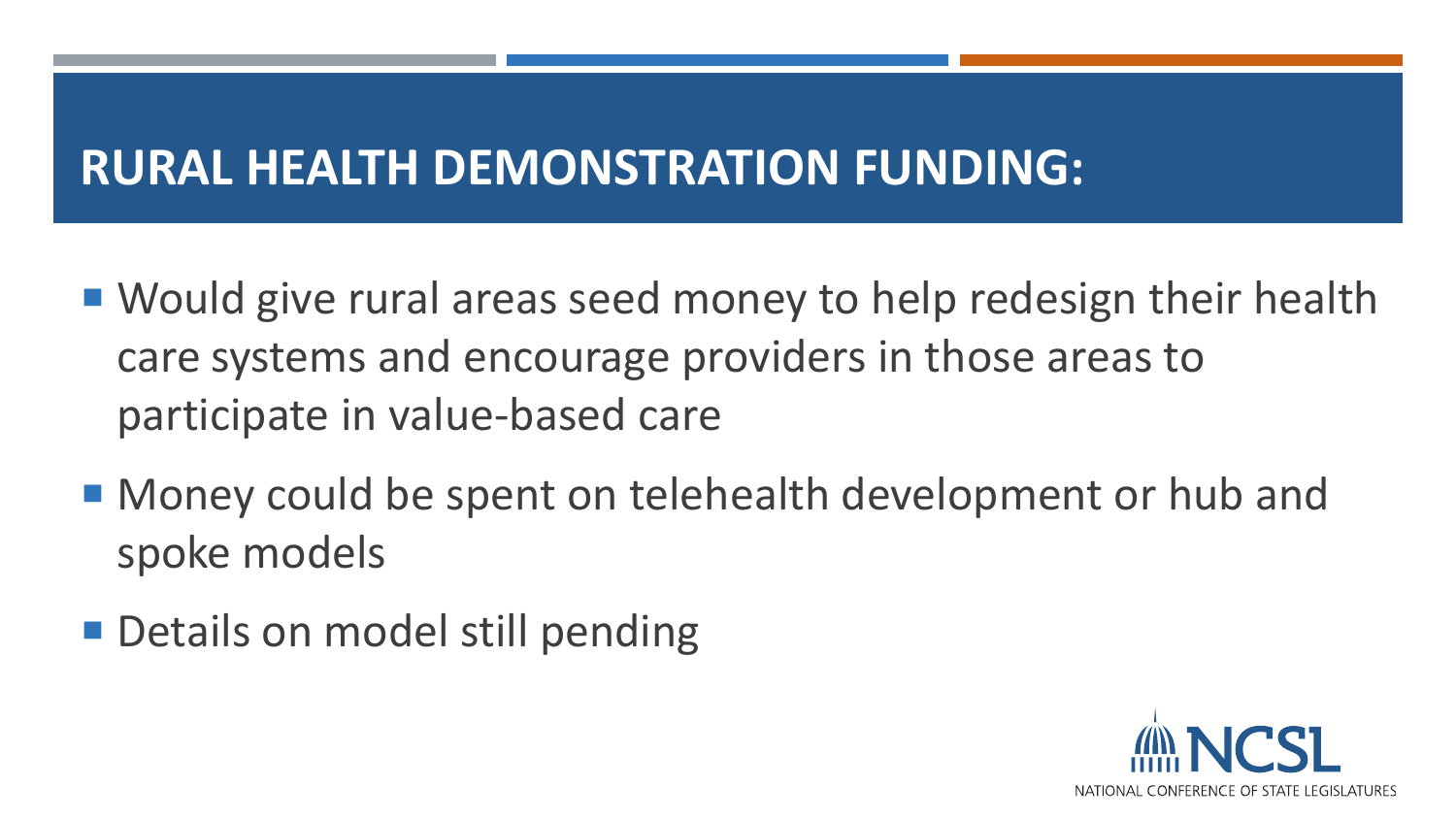# **RESOURCES:**

- <https://www.advisory.com/daily-briefing/2019/09/25/dsh>
- **[https://www.macpac.gov/wp-content/uploads/2016/03/Overview-of-Medicaid-Policy-on-](https://www.macpac.gov/wp-content/uploads/2016/03/Overview-of-Medicaid-Policy-on-Disproportionate-Share-Hospital-Payments.pdf)**Disproportionate-Share-Hospital-Payments.pdf
- [https://www.federalregister.gov/documents/2019/11/18/2019-24763/medicaid-program-medicaid](https://www.federalregister.gov/documents/2019/11/18/2019-24763/medicaid-program-medicaid-fiscal-accountability-regulation)fiscal-accountability-regulation
- [https://www.macpac.gov/wp-content/uploads/2019/11/Required-Analyses-of-Disproportionate-](https://www.macpac.gov/wp-content/uploads/2019/11/Required-Analyses-of-Disproportionate-Share-Hospital-DSH-Allotments.pdf)Share-Hospital-DSH-Allotments.pdf
- <https://www.congress.gov/bill/116th-congress/senate-bill/18>